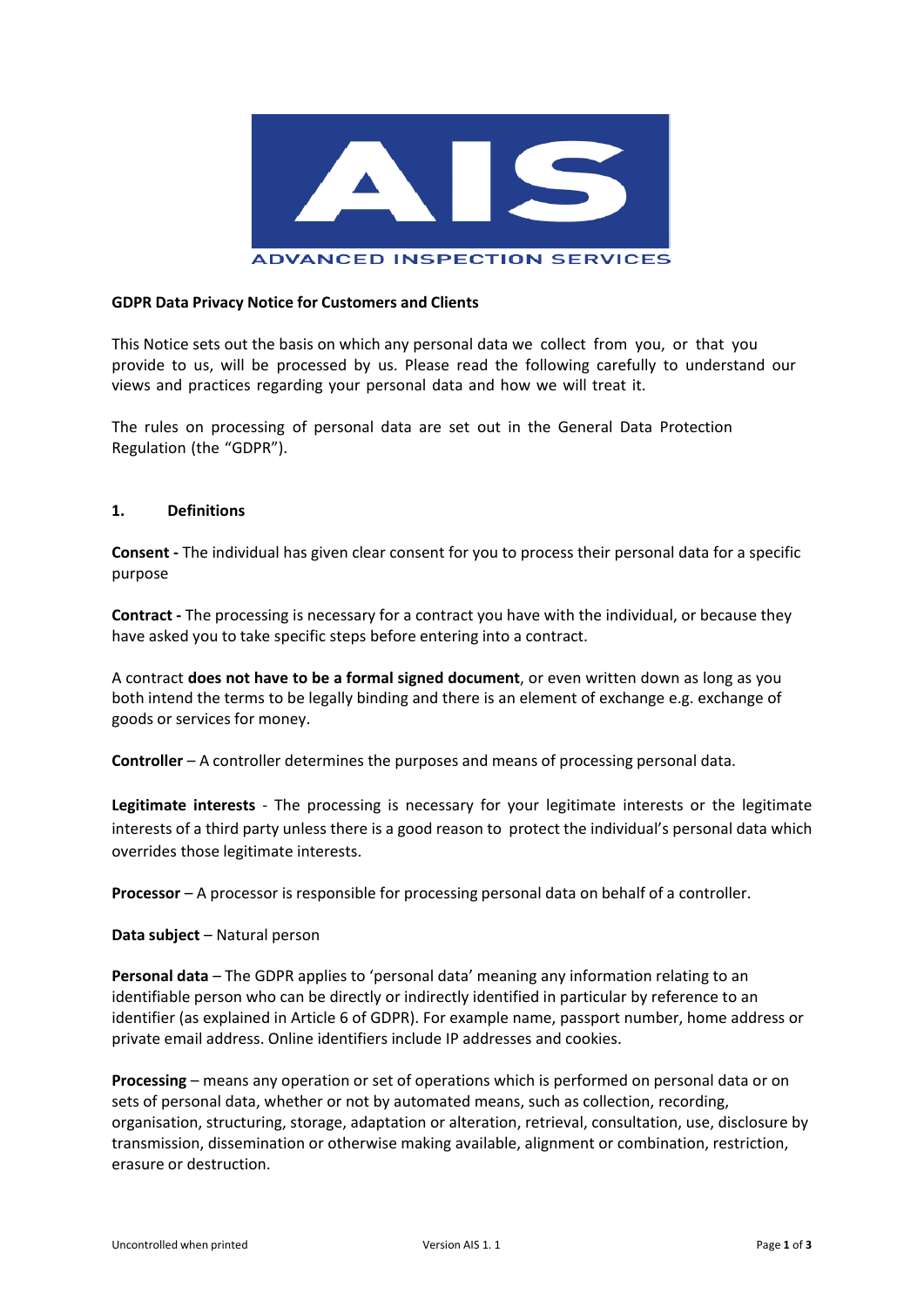## **2. Who are we?**

Advanced Inspection Services Ltd is the '**controller and processor**'. This means that we control your personal data and only process it for the purpose it was received.

## **3. The purpose(s) of processing your personal data**

We require your personal data for the following purposes:

- As part of an **enquiry** or a **contract**
- And / or as part of a **non-disclosure agreement**

## **4. The categories of personal data concerned**

We process the following categories of your personal data and have obtained this information from you directly:

• Name, email address, company telephone number, job title, company address

# **5. What is our lawful basis for processing your personal data (GDPR Article 6)?**

Our lawful basis for processing your personal data

- Processing necessary for **legitimate interests** because you have shown an interest in our product and technology and therefore are a customer or potential customer.
- Processing necessary for the performance of a **contract or enquiry** or to take steps to enter into a contract.
- Processing necessary for compliance with **legal obligations**, with regards to protecting our IP.

More information on lawful processing can be found on the [ICO website.](https://ico.org.uk/for-organisations/guide-to-the-general-data-protection-regulation-gdpr/lawful-basis-for-processing/)

## **6. Sharing your personal information**

Your personal data will be treated as **strictly confidential** and will be shared only with employees of Advanced Inspection Services Ltd and as described in our website Privacy Policy.

## **7. How long do we keep your personal data?**

We keep your personal data for no longer than reasonably necessary in relation to the purpose it is being processed.

## **8. Your rights and your personal data**